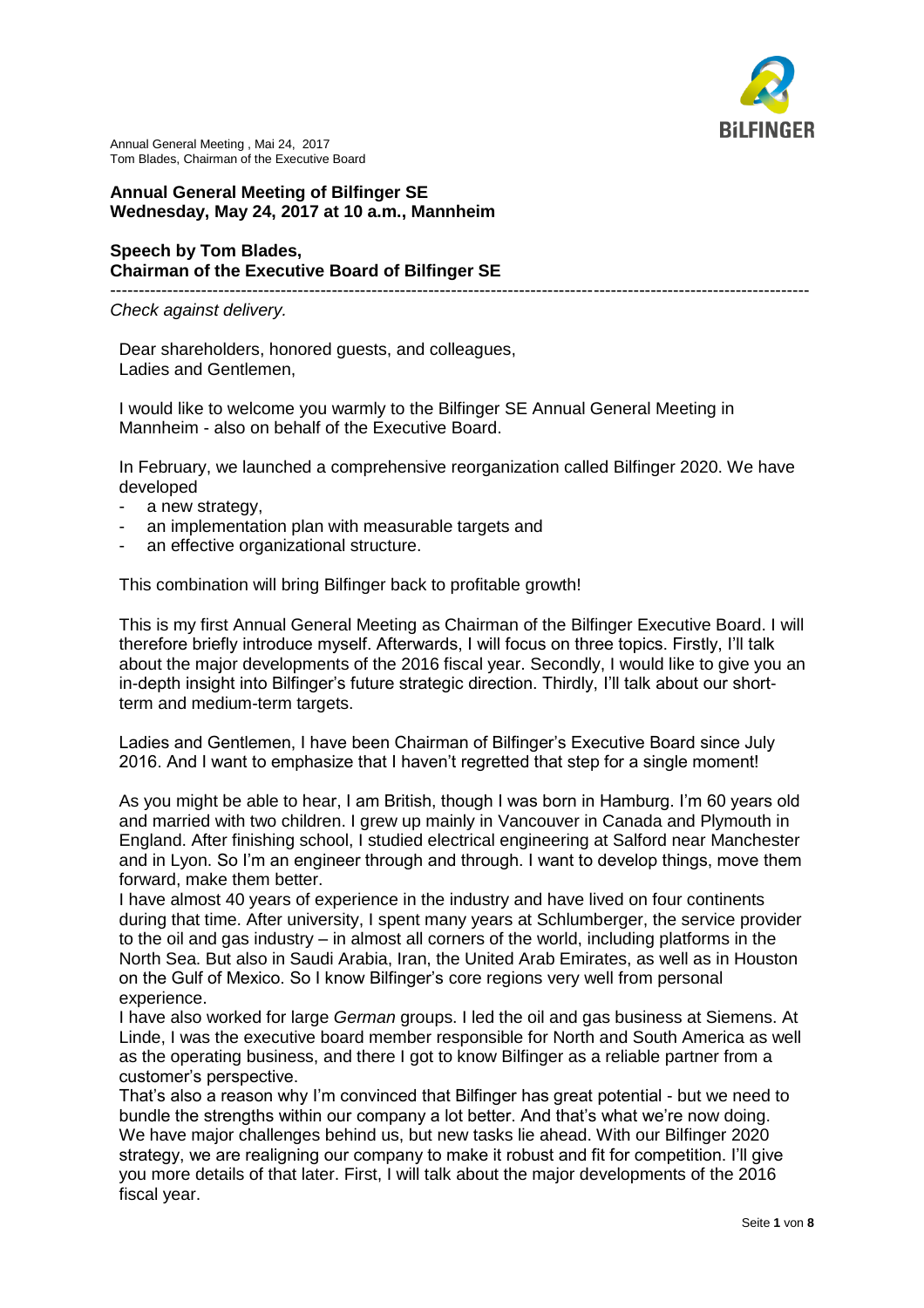

Ladies and Gentlemen, The 2016 fiscal year was intense for Bilfinger. The most significant strategic decision was the sale of Building and Facility to EQT. The sale price was around 1.2 billion euros. As a result, Bilfinger has become a pure industry service provider. For some, this was a huge step. In our view, it was the right step.

## Why do we think that?

Firstly: The sale was a financial success. Bilfinger recorded a capital gain of more than 500 million euros from the transaction in 2016. The cash inflow was almost 800 million euros. In addition, there are two purchase price components payable at a later date. The latest possible date for these payments is when the business is resold by EQT. Bilfinger has granted the buyer a deferral of 100 million euros from the purchase price. Annual interest of 10 percent will be payable on this sum upon maturity. In addition, a further sum of around 200 million euros from the purchase price was converted into an instrument similar to an earn-out. As a result, Bilfinger is entitled to 49 percent of the net resale proceeds from EQT. We will therefore participate proportionally in the future performance of the business sold, resulting in further financial potentials for Bilfinger in future.

Secondly: Our company will be able to focus its full attention on the attractive industrial services business. Let's be clear, we will invest a substantial part of the proceeds from the sale of Building and Facility into the future of our company.

However, it's also clear that our realignment has been anything but easy. The demand situation in oil and gas as well as in the energy and utility industries was an additional challenge in 2016. Still, we met our forecasts – despite all these challenges.

Against this background, output volume fell as expected, to around 4.2 billion euros in 2016. Compared with the prior year, this was a decline of 16 percent. Orders received fell 6 percent to just under 4.1 billion euros – due to the sluggish market situation. Our order backlog stood at around 2.6 billion euros at the end of the year, compared with 2.9 billion euros at the end of 2015.

It is therefore all the more remarkable that operating profit improved significantly in 2016, despite the drop in output volume. Adjusted for special items, earnings before interest, tax and amortization of intangible assets from acquisitions (EBITA) were 15 million euros. In 2015, the company reported a loss of 23 million euros on that basis. This shows that our ongoing restructuring is paying off.

Taking special items into account, we recorded an EBITA loss of 221 million euros. These special items comprised mainly restructuring expenses. Additional special items were:

- expenses for the efficiency improvement program at the company's headquarters,
- costs for further improvements regarding our compliance system
- and losses in connection with the streamlining of our portfolio.

The sale of Building and Facility resulted in a capital gain of 538 million euros in the 2016 fiscal year. Against this background, net profit rose significantly to 271 million euros. The sale also had a positive impact on our equity ratio, which stood at 40 percent at the end of the year. That's 13 percentage points higher than at the end of 2015.

However, adjusted free cash flow was substantially negative, at minus 111 million euros. The main reasons for this were:

project losses,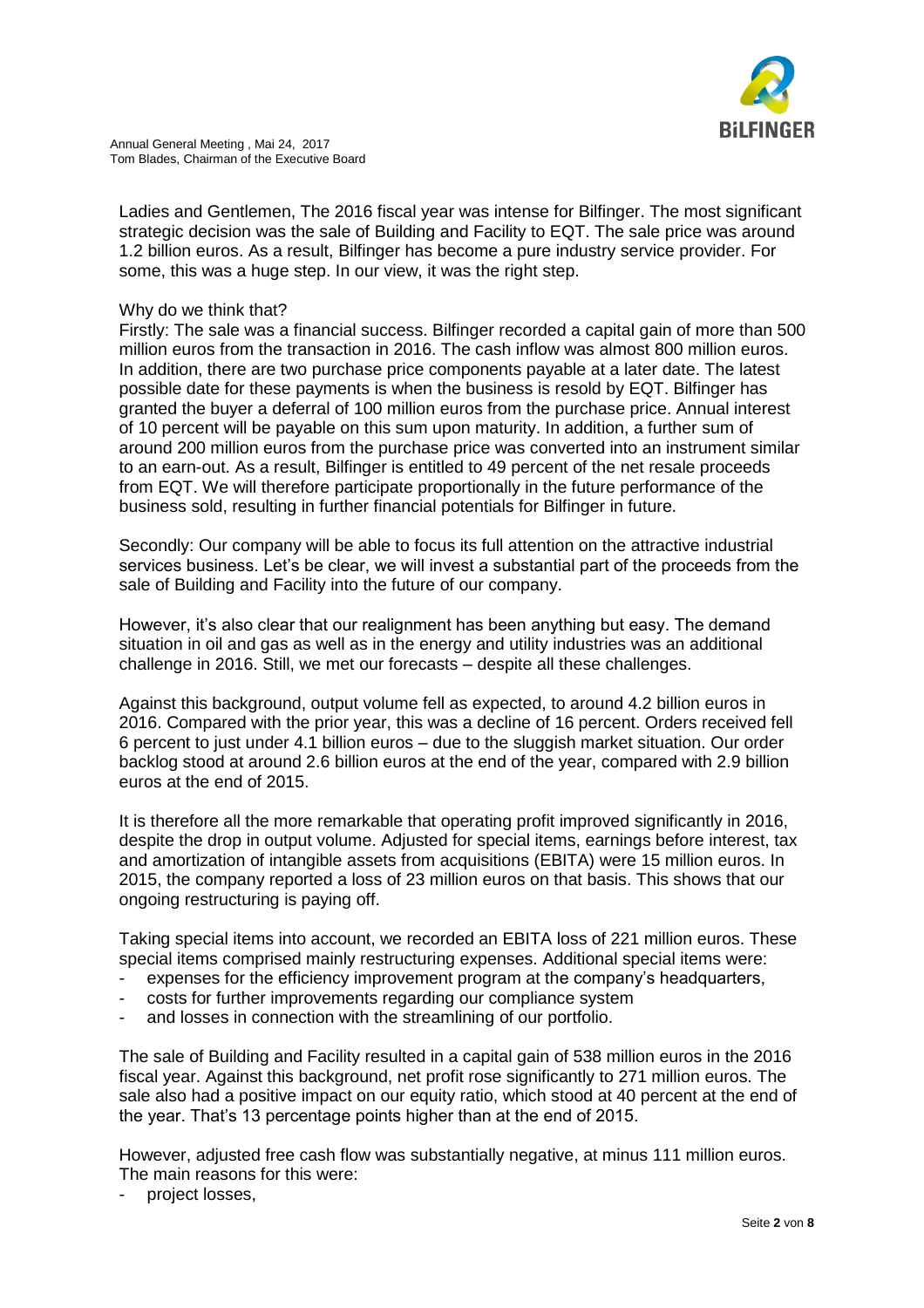

- weak results in some areas due to inefficient capacity utilization
- and selling and administrative expenses that were too high.

We are systematically addressing these issues with our Bilfinger 2020 strategy. Return on capital employed (ROCE) improved significantly in 2016 compared with the prior year. However, at minus 13.8 percent, it remained substantially negative, reflecting the unsatisfactory earnings situation.

Ladies and Gentlemen, Starting this year, we will be presenting our annual report in digital format only. We've made a conscious decision to do so as digitalization is becoming increasingly common in this area as well. Today, you can use the digital presentation technology we're also using at trade fairs. This change will enable us to conserve resources. We will also be saving costs for printing, storage and distribution – around 100,000 euros a year.

Now, I'd like to give you an update on compliance. I want to be very clear:

- We place a very high value on integrity.
- There is no room for non-compliant conduct at Bilfinger.
- Laws and internal rules apply to every single employee throughout the world.

Good companies have no need to break the rules, and Bilfinger is a very good company. We convince our customers through the quality of our services and win our customers' trust through fair competition. That's been the case for many, many decades.

Where do we currently stand on compliance?

In 2013, Bilfinger agreed with the U.S. Department of Justice to set up an effective compliance system. This followed a bribery case in Nigeria in 2003. Our progress is being reviewed by an independent compliance monitor.

In 2015, the compliance monitor came to the conclusion that Bilfinger's efforts so far were not enough. The company developed a comprehensive program to improve the compliance system – also with additional help from external experts. The result is twelve work packages, which are being implemented company-wide. These packages deal among other things with risk assessment, internal control systems and third-party relationships. In September 2016, we agreed with the U.S. Department of Justice that we will implement this program until fall 2018, improve our systems and strengthen the compliance culture within the company.

Establishing a world-class compliance system is the top priority. Over a period of several years, we are investing a high double-digit million-euro amount to achieve that goal.

We are constantly introducing further compliance processes: for example, since July 2016, all our employees have been able to contact a compliance helpdesk. The compliance monitor has acknowledged that we have already made significant progress. However, compliance is not a project that will end in 2018.

Compliance is a task that is relevant to each employee at work every day. Before I switch to our strategy, I would like to say a brief word about the Bilfinger share price. After a decline in the course of 2016, the stock rose significantly towards the end of the year and finished 2016 at 36.57 euros.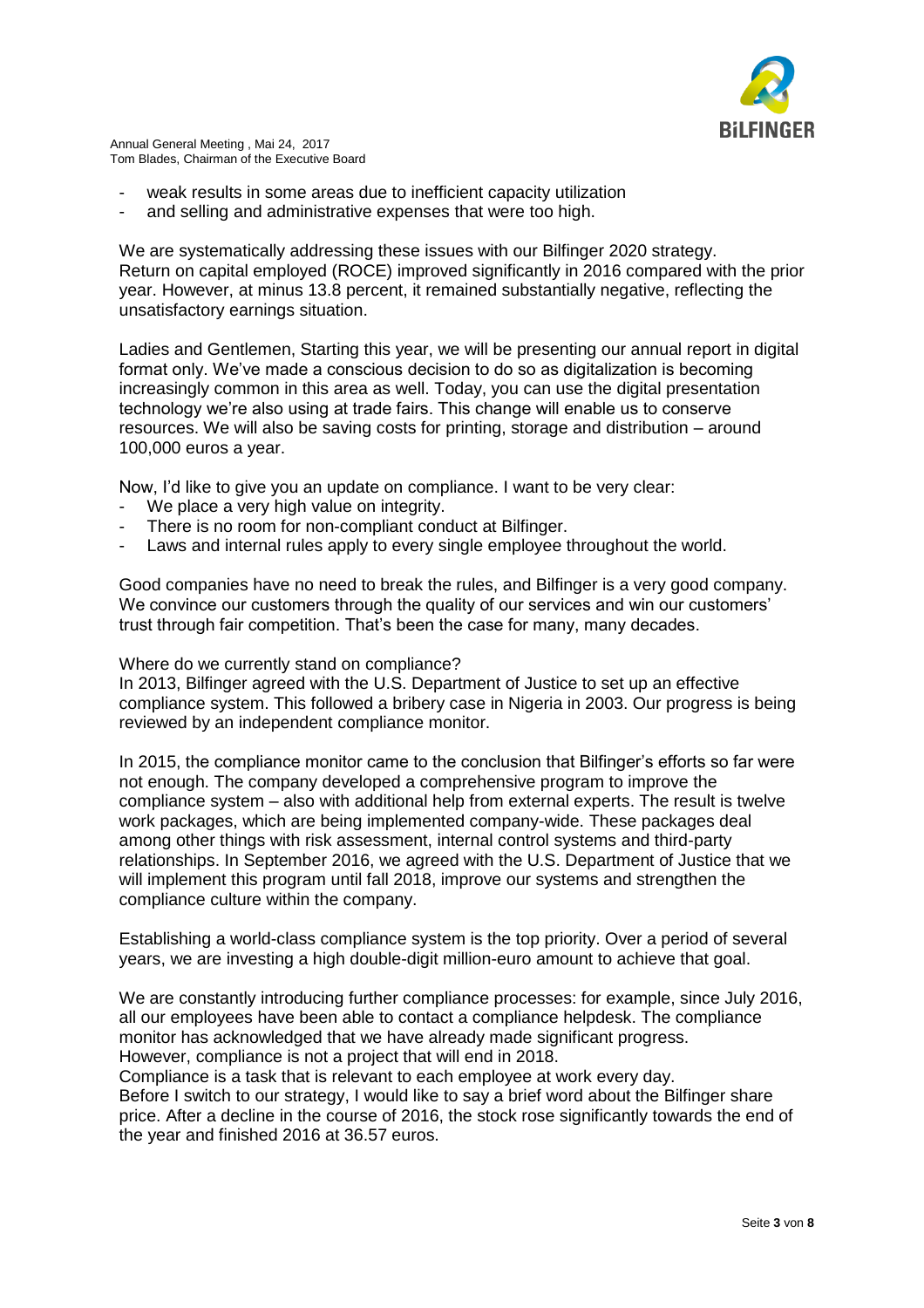

The capital markets had a positive start into 2017. Bilfinger shares also performed well in the first quarter. However, it came under pressure again together with the recent share price losses on the US market.

Ladies and Gentlemen, We want to increase the value of the company sustainably by generating profitable growth. We have developed a coherent strategy to achieve this goal: Bilfinger 2020. My colleagues and I conducted a thorough analysis of the starting position of our company last year. We came to a number of conclusions.

Bilfinger is a leading international industrial service provider, with an exceptional profile and extensive industry know-how. Demand for industrial services is rising because:

- the number of plants is increasing.
- the plants are becoming older.
- plant maintenance is becoming more complex because of stricter environmental standards.

However, Bilfinger is still very fragmented. In the past, the company's various units sometimes acted quite independently of each other. In many cases, Bilfinger did not utilize its potential. As a result, many business opportunities were lost.

We are here to change that!

That brings me to our new alignment and our Bilfinger 2020 strategy. The core element is our so-called 2-4-6 structure:

- two business seaments.
- four regions.
- six core industries.

I'd like to explain this new structure to you in detail.

Firstly: Since the beginning of the current financial year, Bilfinger has bundled its services into two segments: Engineering & Technologies (E&T) and Maintenance, Modifications & Operations (MMO). In the E&T business segment, we develop, construct and expand industrial plants. In the MMO business segment, we assume local responsibility for the maintenance of plants on behalf of customers – ranging from ongoing maintenance to turnarounds. We also take over operations if requested to do so by the customer.

This structure enables us to serve our markets much more efficiently. Let me simplify this a little. Expenditure on plants can basically be split into two categories. On the one hand, there is capital expenditure. This is covered by our E&T business. On the other hand, there is expenditure on operations, which is addressed by our MMO business.

Secondly: Bilfinger is focusing on four regions: Continental Europe, Northwest Europe, North America and the Middle East. The MMO segment offers its services locally in the regions – directly on the customer's site. On the other hand, the E&T segment is a project and technology business and has an international setup. E&T and MMO complement each other. Our engineering references provide our credentials for MMO services - and vice versa, we use the experience and skills from our MMO business in the design of facilities in our E&T business. This enables us to enhance the overall efficiency and environmental compatibility of the plants, to ensure a high level of availability and to reduce maintenance costs.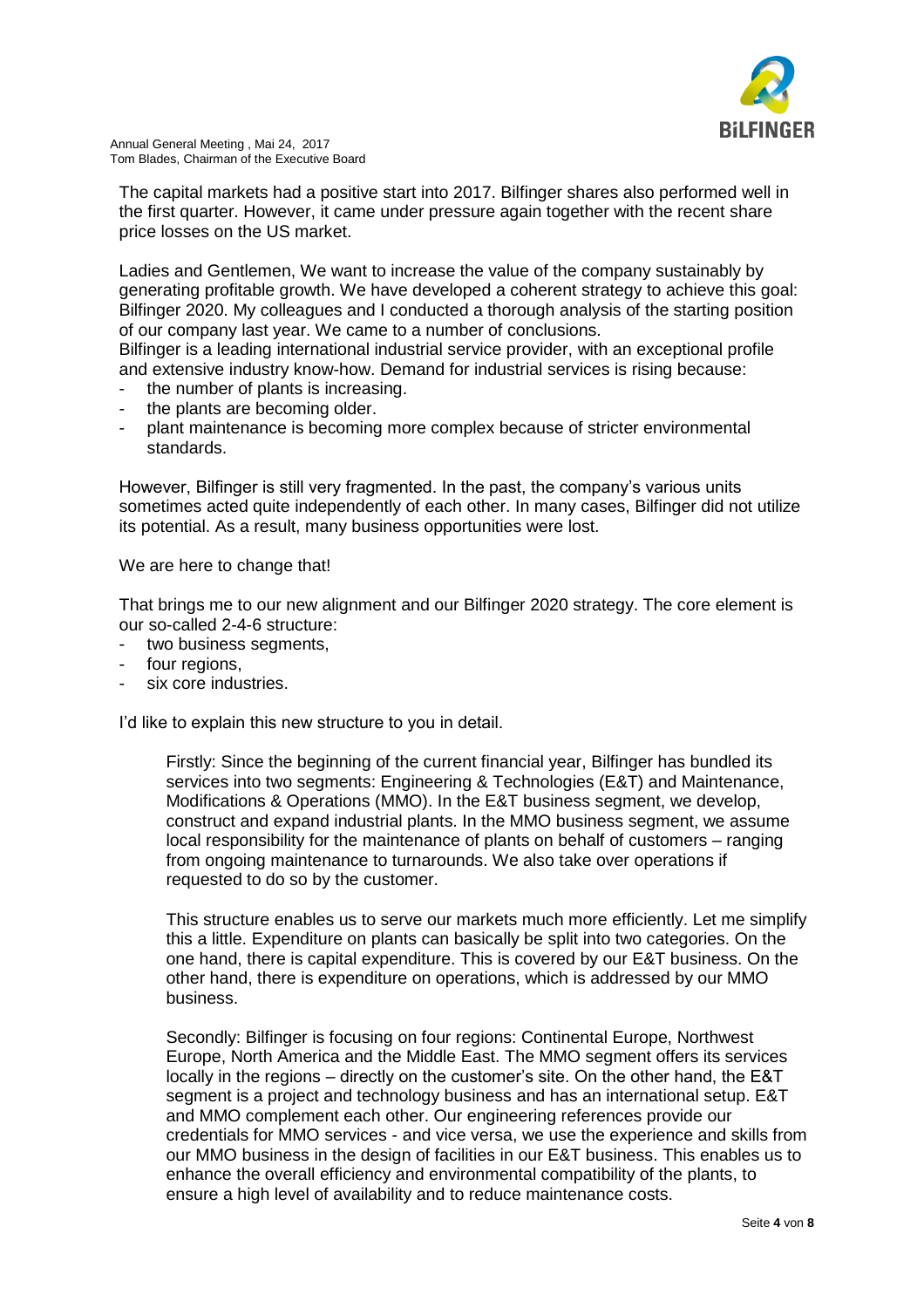

Thirdly: We are concentrating in particular on six industries: oil & gas, chemicals & petrochemicals, energy & utilities, pharma & biopharma, metallurgy, and – for the first time - to an increasing extent the cement industry.

The new structure makes Bilfinger much more transparent. Thanks to Bilfinger 2020, we will be in a far better position than in the past to utilize market opportunities. There is great potential out there if we bundle our own strengths.

Bilfinger is operating in a structural growth market. There are around 40,000 industrial plants in our four regions and six industries, and new ones are being added every year. At the same time, more and more plants are over 10 years old. And those plants of course require more maintenance. The increasing complexity of new plants also benefits our business. Last but not least, environmental requirements for plants are becoming ever stricter.

## So what does this all mean for Bilfinger?

The annual volume of the 2-4-6 total industrial service market is around 230 billion dollars – and rising. Around half of this volume is contracted out to companies such as Bilfinger. This contracted-out market is growing at an average rate of 3.4 percent per year. That's faster than the total market.

Ladies and Gentlemen, We examined each of our businesses closely and asked ourselves: Does it fit into our new 2-4-6 structure?

This was especially relevant in the case of the former Power division, which was originally put up for sale. Our analysis showed that the Power label did not apply to all the businesses that were bundled in that division. Some of them are now included in the MMO segment, while others are part of E&T. We have retained valuable technology know-how, enabling us to expand our engineering capacity.

However, it is also clear that some businesses are not a good fit with our core business, either for geographical or technological reasons. Those businesses have been allocated to the Other Operations segment. For some of these companies, we do not see any opportunity to achieve a sufficient profitability level in the foreseeable future, and we will be selling or closing them in the next quarters. Other businesses are successful and profitable. We will continue to invest in these companies to make them more valuable. Should any better owners turn up with an attractive offer, we'll sell them – but we're not under any pressure here.

Ladies and Gentlemen, I've described our strategy path going forward. That strategy is linked of course to specific targets. That's what I'd like to talk about now. Bilfinger will go through three stages in the coming years: stabilization, build-up and build-out.

During the stabilization phase, we'll streamline our corporate structure and establish our new business segments E&T and MMO in their respective markets. After a successful stabilization, the build-up phase of the business segments will start. The main focus of this phase is growth in output volume – organically and potentially also through bolt-on acquisitions. In the final phase, the build-out phase, we will go for organic growth and also look at targeted takeovers.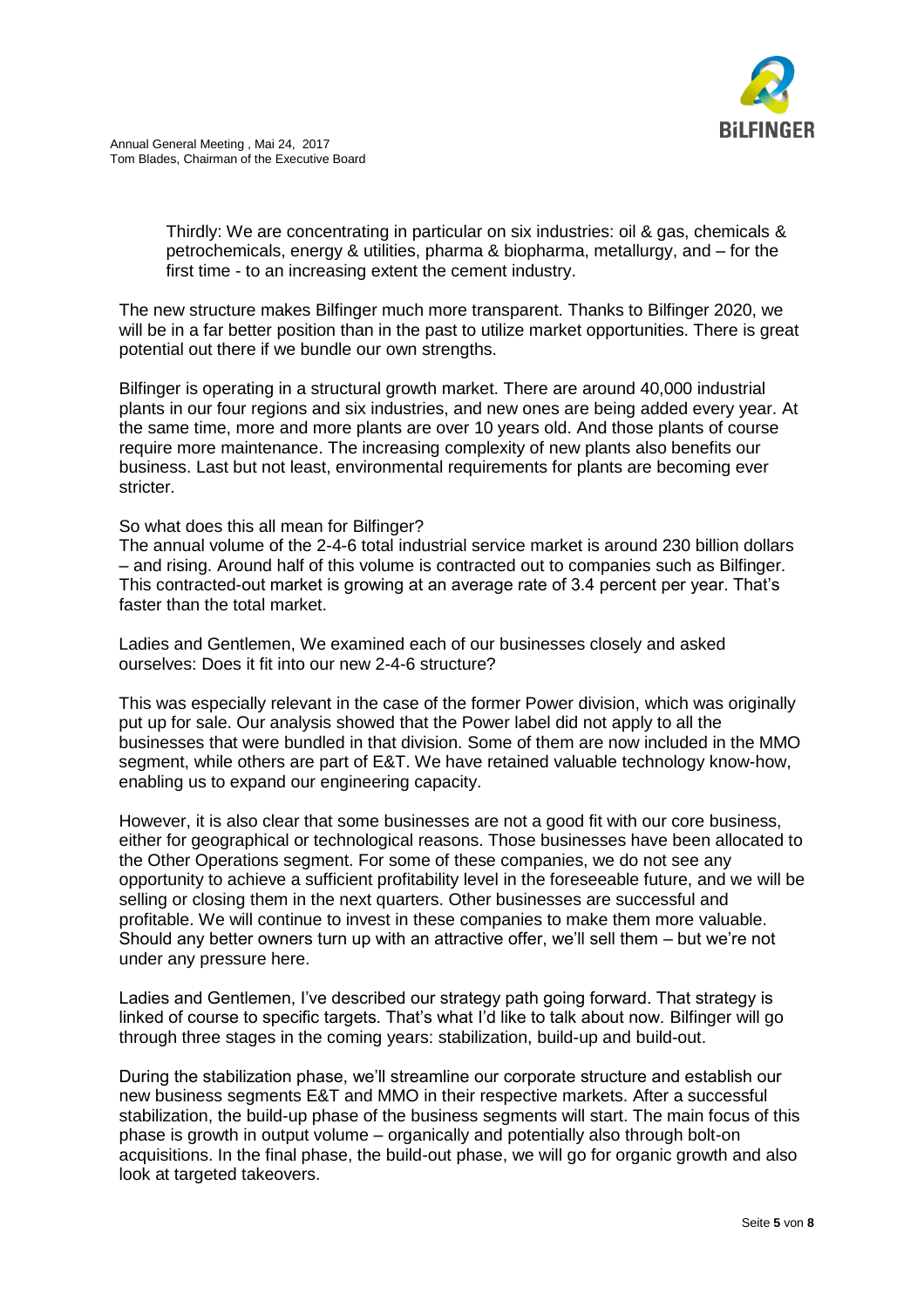

Let me first talk about the short-term outlook. For the 2017 fiscal year, we expect an organic increase in orders received compared with the prior year. Output volume is expected to see a mid to high single-digit percentage decline, also on an organic basis. The reason for this is the decline in orders in 2016 which is now reflected in the output volume. Among other things, we are very selective when it comes to new projects. We plan to achieve a further improvement in profitability in 2017.

Our results in the first quarter show that the market environment remains challenging. Still, our performance was in line with our plans. We are making good progress with the stabilization of Bilfinger: We are already bundling our strengths more effectively.

Ladies and Gentlemen, I now want to turn to the mid-term outlook for Bilfinger. We are making steady progress on a path towards profitable growth. We have defined clear financial targets to achieve that goal – based on a detailed analysis. We examined growth potential in the individual markets. We looked at the profitability of our competitors in those markets and compared it with our own skills. We undertook an in-depth analysis of our weaknesses and developed ideas for improvements.

This gives us sound targets for the future. Based on our 2017 output volume, we want to achieve an average organic growth rate of at least 5 percent per year until 2020.

Three main factors will drive this growth:

- First, we expect the market we are addressing to grow by 3.4 percent per year.
- Secondly, we are increasing our focus on the growth regions of North America and the Middle East.
- The third growth driver is a broadening of our business focus. Currently, around 80 percent of our revenue comes from oil & gas, energy & utilities, and chemicals & petrochemicals. In the future, we will also focus more closely on pharma & biopharma, metallurgy, and cement. In our view, these industries offer great opportunities for Bilfinger.

Additionally, we will expand our business with existing customers in the established industries.

At the same time, we want to achieve an adjusted EBITA margin of around 5 percent in 2020. This is an increase of approximately 500 basis points compared with 2016. An improved gross margin is expected to contribute some 200 basis points to this goal, while a reduction in selling and administrative expenses should contribute around 300 basis points.

We are introducing a wide range of measures including:

- a substantial reduction in project losses. We have a selective approach toward risky projects. At the same time, we are improving the monitoring and execution of projects.
- an extensive harmonization of processes and IT in all administrative areas
- optimization of procurement for example by setting up a company-wide procurement organization
- lean headquarters and lean decentralized group structures

Our margin target leads to a ROCE of 8 to 10 percent after tax. The projected cost savings and a stronger focus on cash will help improve our free cash flow.

On an adjusted basis, free cash flow should be positive from the 2018 financial year at the latest.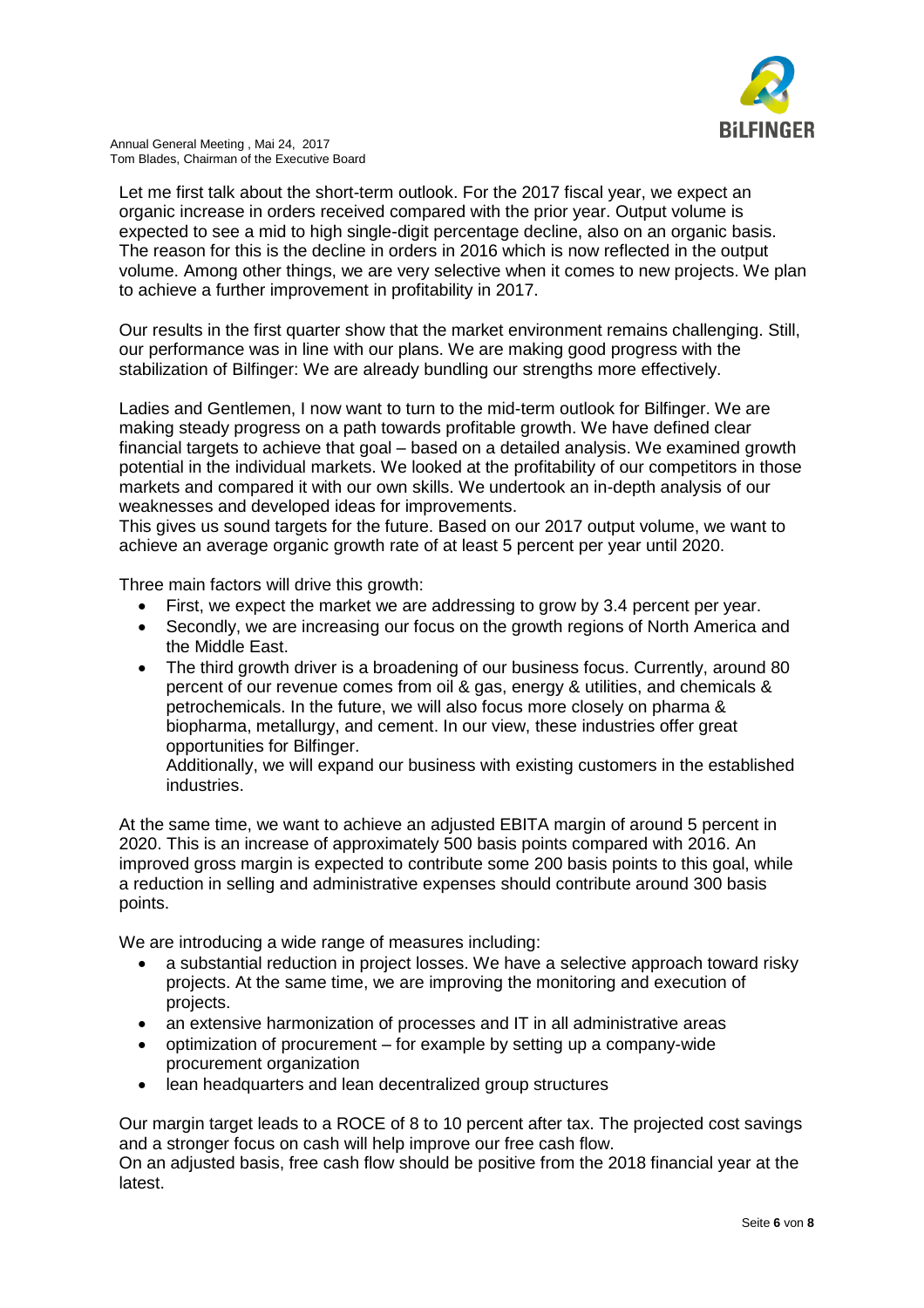

Ladies and Gentlemen, My team and I are focusing strongly on the development of our businesses. At the same time, we want to provide attractive remuneration for our shareholders. That makes our stock even more interesting for investors.

Bilfinger has a solid financial basis. We have developed a coherent plan for the future of the company.

We are firmly convinced that we will return to profitable growth. With our dividend policy and a share buyback, we want to send a clear signal.

We want to strengthen your confidence in Bilfinger and build your loyalty – every single year.

We are therefore proposing a dividend of 1.00 euro per share already now. This dividend of 1.00 euro should be the floor in the medium term – until our results allow us to pay a higher dividend. Then, we want to distribute 40 to 60 percent of our adjusted net profit to you.

In addition, we are planning to buy back own shares with a volume of up to 150 million euros. Back in March, we cancelled treasury shares comprising around 4 percent of our share capital. We had held these shares since 2008.

You can see that we have many plans for the future. These are underpinned by plans for a new location.

In the coming year, Bilfinger will move into new corporate headquarters in Mannheim-Almenhof. The new building will have six floors and around 4,600 square meters of rental space. The relocation will take place in summer 2018.

The newly-constructed modern building is an ideal fit for our realignment. Our employees will have their say in the design of the interior - just as they are playing an active role in developing Bilfinger's strategy and implementing the company's realignment. Together, we will turn Bilfinger into a world-class company.

Ladies and Gentlemen, Before I finish, let me summarize:

- $\triangleright$  Bilfinger has an outstanding profile as a leading international industrial service provider.
- $\triangleright$  Bilfinger has extensive industry know-how and strong long-standing customer relationships.
- $\triangleright$  Bilfinger is operating in a growth market. However, it failed to utilize many market opportunities in the past.
- $\triangleright$  Our new 2-4-6 structure allows us to address markets and customers a lot better. We will become more transparent and more efficient as a result.
- $\triangleright$  We have clearly-defined mid-term targets.
	- $\circ$  After 2017, we want to grow on average by at least 5 percent a year until 2020.
	- o We want to achieve an adjusted EBITA margin of around 5 percent in 2020.
- $\triangleright$  We are pursuing a sustainable dividend policy.
- We will also continue to strengthen Bilfinger's compliance culture. Our aim is to establish a world-class compliance system which will set standards and become part of daily life for all employees.

Compliance is part of Bilfinger's DNA.